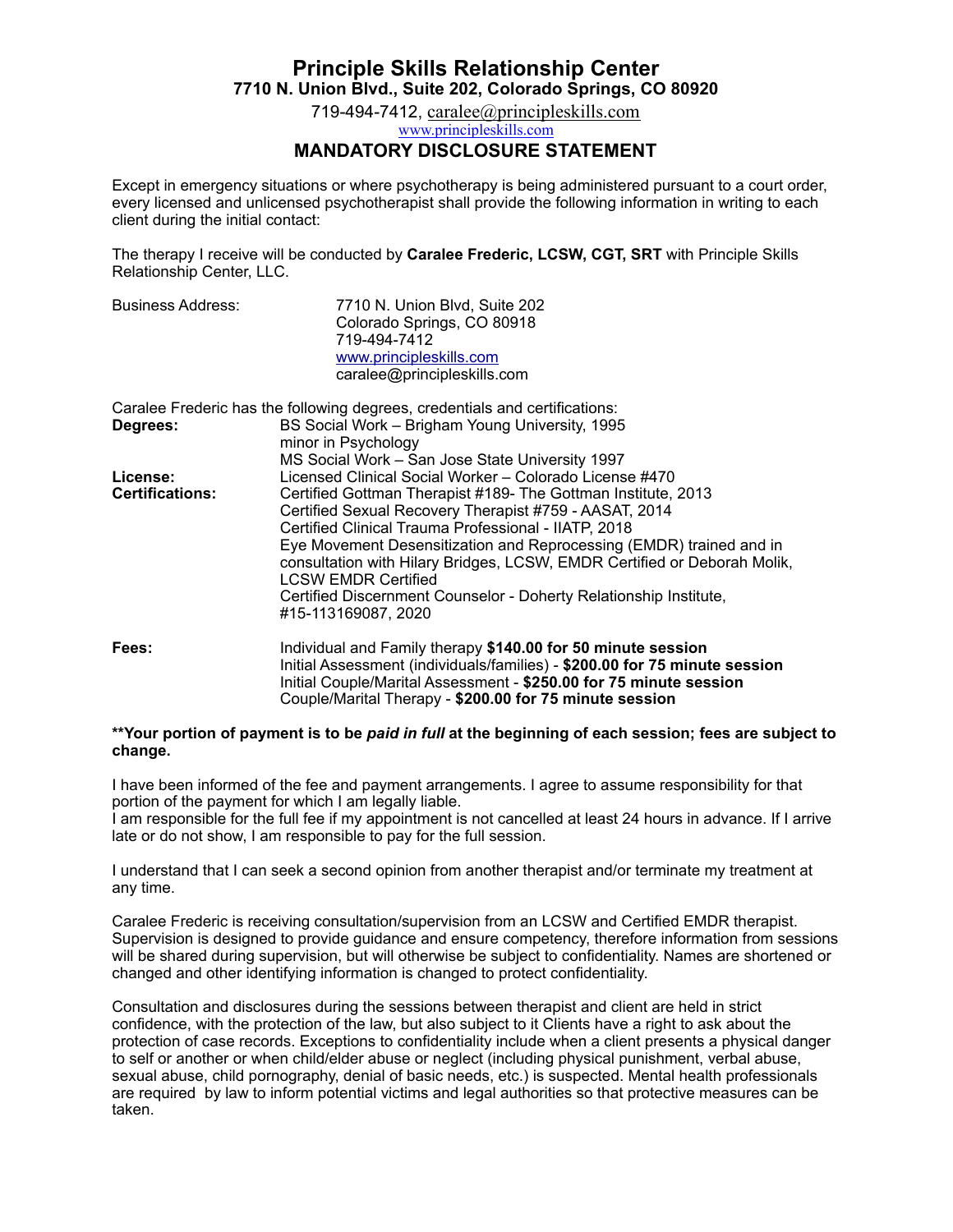## **Principle Skills Relationship Center 7710 N. Union Blvd., Suite 202, Colorado Springs, CO 80920**

719-494-7412, [caralee@principleskills.com](mailto:caralee@principleskills.com) [www.principleskills.com](http://www.principleskills.com)

CRS 12-43-214(1)(d) **Privileged Communications** – The information provided a client during therapy sessions is legally confidential, except as provided in section 12-43-218, and except for certain legal exceptions which will be identified by the therapist, should any such situation arise during therapy. Examples would be the *mandatory reporting of child abuse*, or where there may be harm to the client or others. You should be aware that in the case of a board complaint, it is likely that your file will be subpoenaed and reviewed by the board and its attorneys.

Therapists are ethically required to consult with other mental health providers, when necessary, to ensure competence in treatment. I further understand that any requests for obtaining medical or mental health information from others or releasing such information to others will be done only with my written consent. I have the ability to withdraw this consent at any time recognizing that I cannot undo any action taken prior to withdrawal.

I understand that therapy will utilize verbal psychotherapeutic techniques, body awareness and regulation techniques, bilateral stimulation techniques (eye movement, hand held devices, tapping) to help me in growing as an individual, a partner within a relationship and/or as a member of a family or social group. I understand I am able to request information about the methods of therapy and techniques used, including duration of the therapy and fee structure.

CRS 12-43-214(1)(d) provides the following: A client is entitled to receive information about the methods of therapy, the techniques used, the duration of therapy (if known), and the fee structure. A client may seek a second opinion from another therapist or may terminate therapy at any time. In a professional relationship, sexual intimacy is always inappropriate and should be reported to the grievance board.

I understand that in this office, no nudity, no physical examination, nor any overt sexual behavior will be involved in the assessment and treatment of my sexual concerns. **Sexual intimacy is never permitted between therapist and client in any respect.** Further, clients will not be expected to engage in sexual activities at one that are against my moral or religious convictions, and clients maintain the right to ask about the therapeutic purpose of any homework assignment given.

Caralee Frederic is not a physician and cannot, therefore, prescribe medication.

I understand that upon my request of assistance with a sexual concern, professionally recognized procedures for the treatment of sexual dysfunction will be utilized. When clinically appropriate and with my consent, this treatment may involve the use of educational audiovisual materials, recommendations for reading, behavioral homework tasks and other awareness and/or relaxation assignments.

I understand that a therapist is a "consultant" and a resource professional only and that interventions and recommendations offered may be freely accepted or rejected. Therefore, decision made during and after counseling are the responsibility of the client, couple and/or the family.

CRS 12-43-2 14 (1)(c) provides that the practice of both licensed and unlicensed persons in the field of psychotherapy is regulated by the Department of Regulatory Agencies (DORA). Questions or complaints may be addressed to:**State of Colorado Department of Regulatory Agencies; State Grievance Board; 1560 Broadway, Suite 1340; Denver, CO 80202l 303-894-1766l 303-894-7800.** 

Regulatory requirements applicable to mental health professionals are as follow:

 1. A registered Psychotherapist is a psychotherapist listed in the State's data base and is authorized by law to practice psychotherapy in CO, but is NOT LICENSED by the State and is NOT required to satisfy any standardized educational or testing requirements to obtain a registration by the State.

 2. A Psychologist Candidate, A Marriage and Family Therapist Candidate, and a Licensed Professional Counselor must hold the necessary licensing degree (master's) and be in the process of completing the required supervision for licensure.

 3. A licensed Marriage and Family Therapist must hold a master's or doctoral degree in marriage and family counseling, have at least 2 years post-master's or one year post doctoral practice, and pass an exam in marriage and family therapy.

 4. A licensed Professional Counselor must hold a master's or doctoral degree in professional counseling, have at least 2 years post-master's or one year post-doctoral practice and pass an exam in professional counseling.